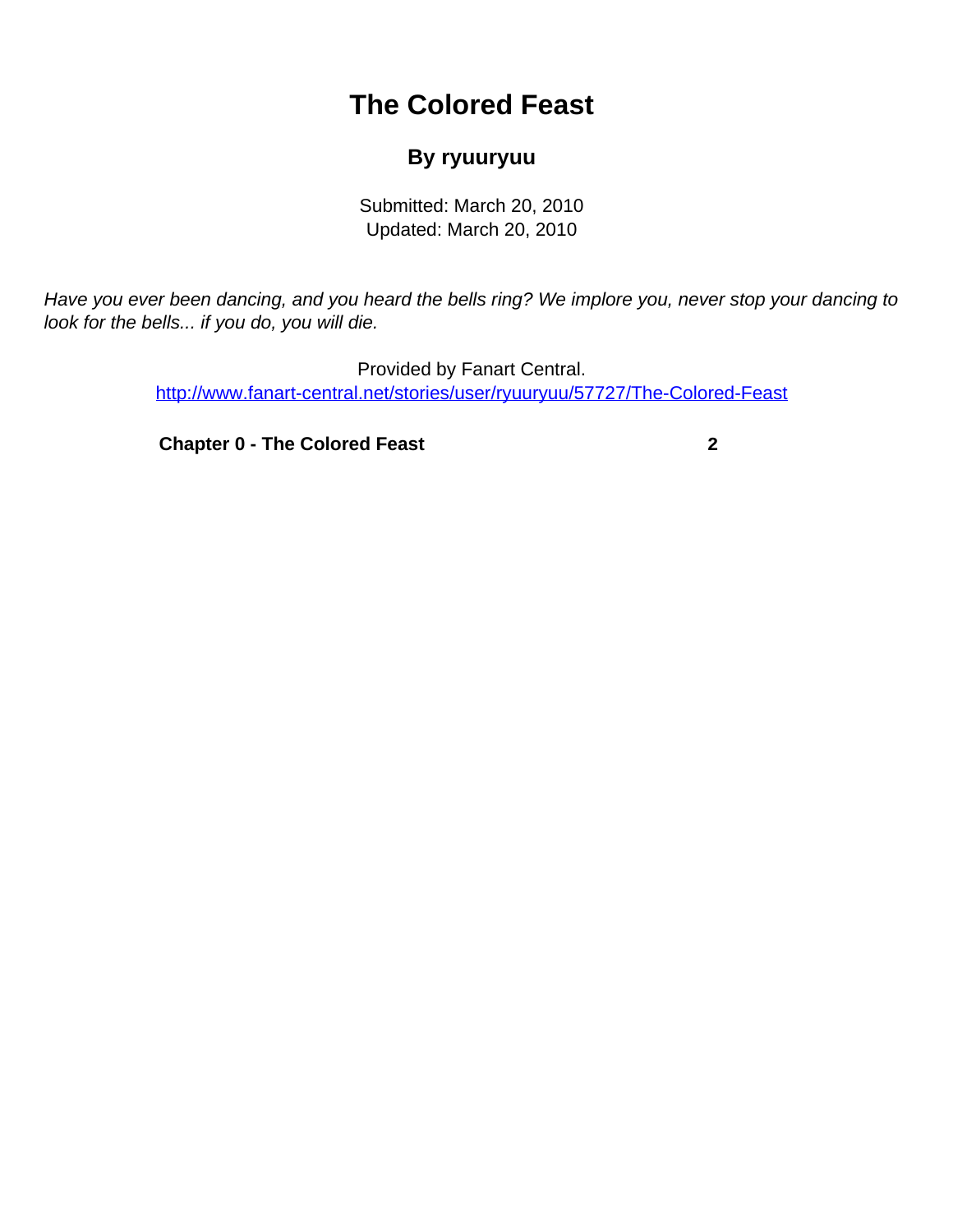## **0 - The Colored Feast**

<span id="page-1-0"></span>The dancers moved a twirling, stepping, rhythmic walk. In the great rooms of ManOise Furrets' castle, figures moved brokenly, like puppets being jerked about or ballerinas with jammed music boxes. Occasionally one would wind down, then another would pour sweet wine into its mouth to twist its gears once more, and it would join, again, the dancing shadows.

Each tin man and glass doll was garishly dressed, contrasting colors ruffled over each other and melted together in a symphony of rainbows. Some of the public wore plumage, high on their heads, or trailing from their shoulders down their backsides. Others sported fur, looking very much like rich and tasteful animals themselves.

Those not dancing, but still with partners, enjoyed themselves in the shadows and secluded areas, their colored pelts layering each other as they feasted on flavorful lips and curves. They would laugh when caught and move to a new shadow, so that the non-dancers, in a way, seemed to be doing a dance of their own.

Among this crowd of dazzling and vain creatures moved a single dancer. She was young and crafted like porcelain, her delicate frame slipping in and out between the dancing mass. Doe eyes of chocolate reflected the world on her innocent face; small soft pink lips neither sailing up or down to show pleasure or sadness. Long waves of brown hair swam about her figurine waist as though it were a fish tail that swayed and brushed her cheeks and back.

Her dress was of no color or pattern, straightforward and white it clung to her body then flared from the waist to her knees. With this simplicity she stood out dreadfully, even hidden among the other dancers.

It was this plainness and the naive expression she held that won her the attention of what one would wish to avoid.

She twirled past people, ducked beneath arms, and floated gracefully through the crowd, content to dance alone for the remainder of the glow-partied night. As she pivoted on her toes, an eerie gong sounded and called her to stop. She turned towards the noise, facing a staircase of grandeur to search for this loud beckoning.

Aloft the staircase was a man, who seemed neither young nor old nor in between. He wore no décor as well, his clothing opposite hers with black trousers and a dark tunic. His black locks were held back by a satin bow, and his eyes gleamed oddly in the lights of many hues. He held out his hand and gestured for her to come to him. She turned to look at the other dancers, but they gave the impression that they had heard no calling ring, and so she stepped forwards and through the crowd.

She made her way towards the man, though, even as she quickened her pace, it was as though she could not reach him. He almost appeared to move without moving, sliding away from her as she neared. He held a look on his features that seemed to say 'Why do you not come?', so she walked only faster.